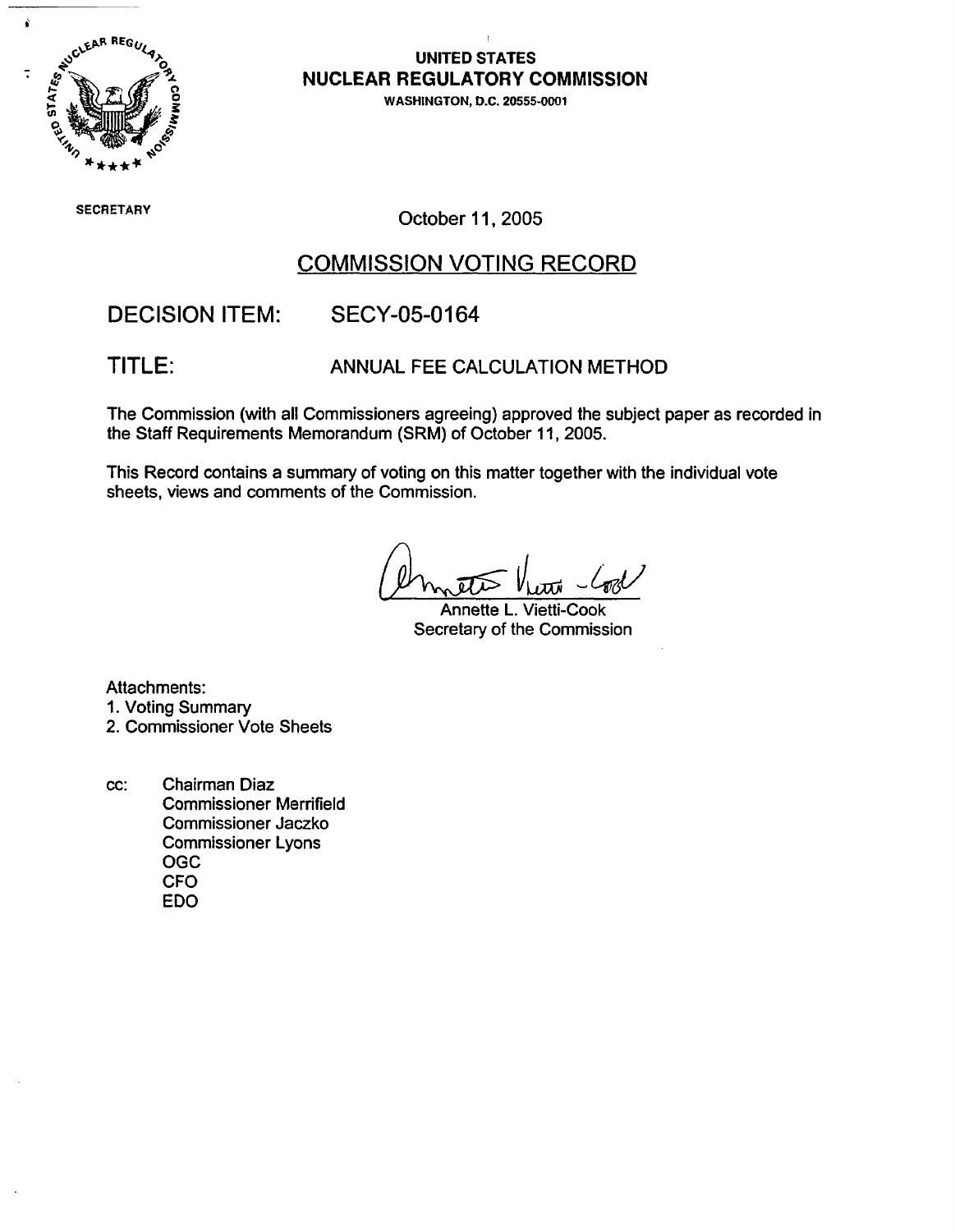### VOTING SUMMARY - SECY-05-0164

 $\mathbf{r}$ 

 $\ddot{\bullet}$ 

### RECORDED VOTES

|                    | <b>NOT</b><br>APRVD DISAPRVD ABSTAIN PARTICIP COMMENTS |    | <b>DATE</b> |
|--------------------|--------------------------------------------------------|----|-------------|
| CHRM. DIAZ         | $\mathsf{X}$                                           | X. | 9/29/05     |
| COMR. MERRIFIELD X |                                                        |    | 9/23/05     |
| COMR. JACZKO       | X                                                      | X  | 9/28/05     |
| Comr. LYONS        | X                                                      |    | 9/26/05     |

### COMMENT RESOLUTION

In their vote sheets, all Commissioners approved the staffs recommendation. Chairman Diaz and Commissioner Jaczko provided some additional comments. Subsequently, their comments were incorporated into the guidance to staff as reflected in the SRM issued on October 11, 2005.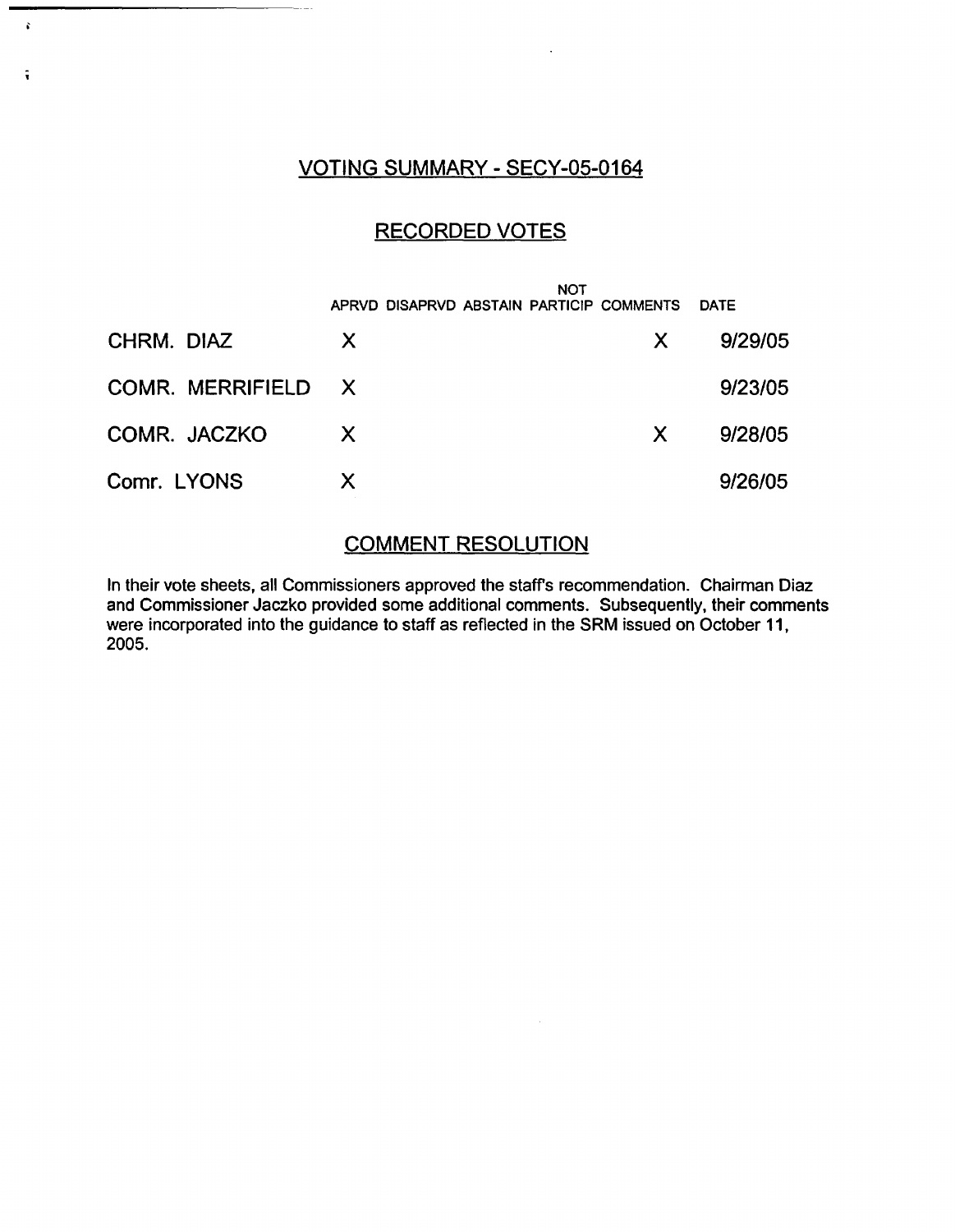$29/09$  Op DO 09:24 FAA +40 1 5132998 29.SEP'2005 09:12 +004312185960

SEP-28-2005 12:48

 $\sim 10^{-11}$ 

 $\mathbf{r}$ 

 $\ddot{\cdot}$ 

 $\zeta$  .

 $\mathcal{L}_{\mathcal{C}}$ 

### **NOTATION VOTE**

### RESPONSE SHEET

- Annette Vietti-Cook, Secretary TO:
- **CHAIRMAN DIAZ FROM:**

#### SECY-05-0164 - ANNUAL FEE CALCULATION **SUBJECT: METHOD**

| proved redunents<br>pisapproved reductions of | <b>Abstain</b> |
|-----------------------------------------------|----------------|
| Not Participating                             |                |

 $\sim$ 

#### **COMMENTS:**

See attached comments.

| <b>SIGNATY</b><br>$\alpha$            |  |
|---------------------------------------|--|
| <b>DATE</b>                           |  |
| Entered on "STARS" Yes $\sqrt{\ }$ No |  |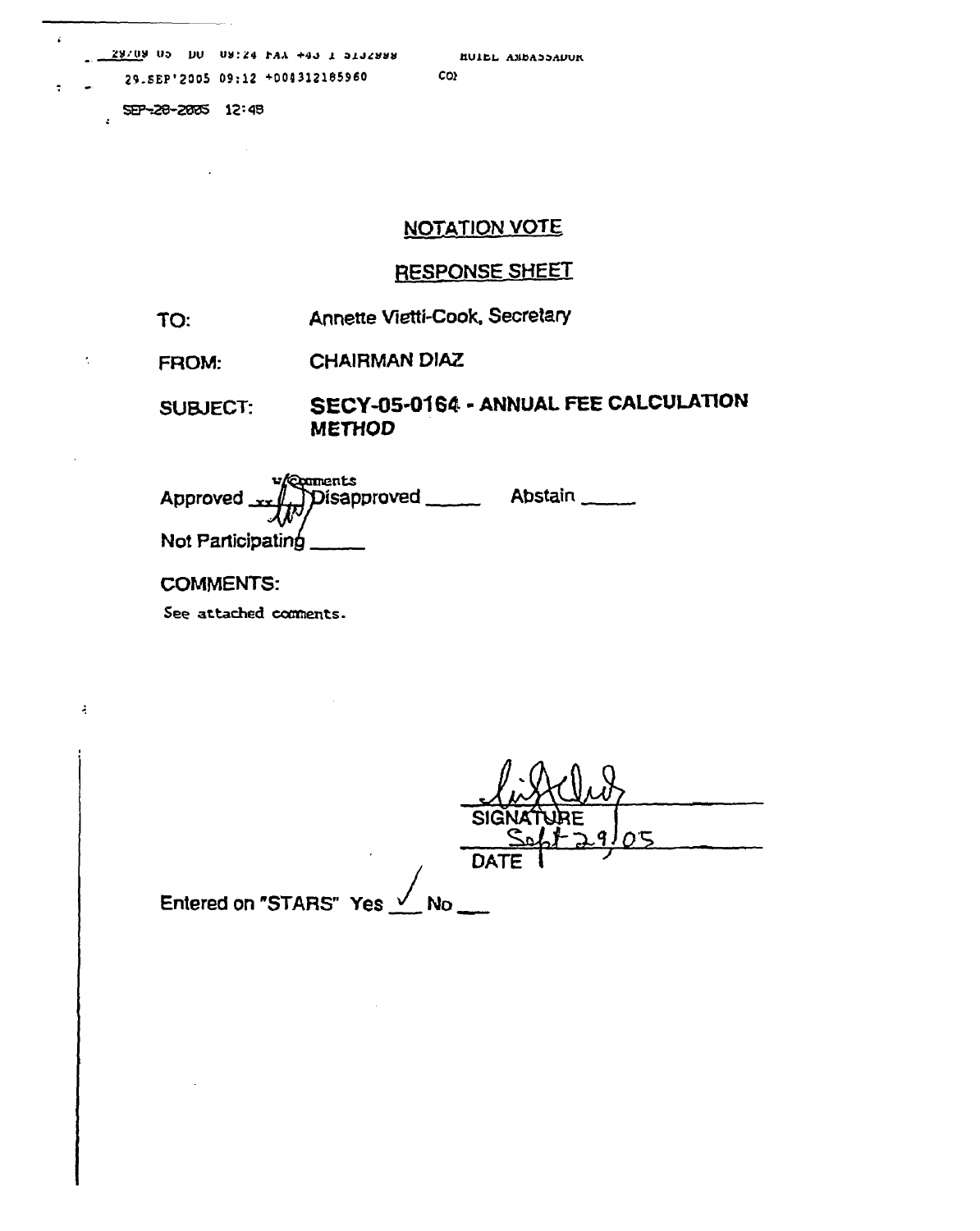$29/09$  05 DO 09:24 FAX +43 1 5132999

 $\ddot{\phantom{a}}$ 

29.SEP'2005 09:12 +004312185960 SEP-28-2005 12:48

HUTEL ANBASSADUR CONTROL ROOM VIEHNA

**VI 003** 

 $P.B3$ 

#### Chairman Diaz comments on SECY-U5-0164

I approve with the following comments.

I appreciate the staff's efforts to streamline NRC's license fee development process by requesting relief from providing the Commission with data using the percent change method. The magnitude of changes in the FY 2006 budget, such as new reactor licensing, and security are significant and ealculation of fees using the percent change method is not necessary in developing the FY 2006 Proposed Fee Rule. I believe, however, that the Commission should be informed of the impact of NRC fees using both calculation methods in future years. I also believe that the level of precision used in calculating the allocation of costs to specific classes using the persent change method does not need to be as high as in the past. The staff should remaine this issue to determine if, by providing the Commission with a gross estimate of percentage points by which each specific class would be adjusted, it would allow the CFO to issue the fee rule earlier in the year and still keep the Commission fully informed of the options and impact of the changes.

يحجرونه فللمنافي الجحاسيب الربيحتين ومانات nofcorpreshn= 73:4: CCDZ.d25'82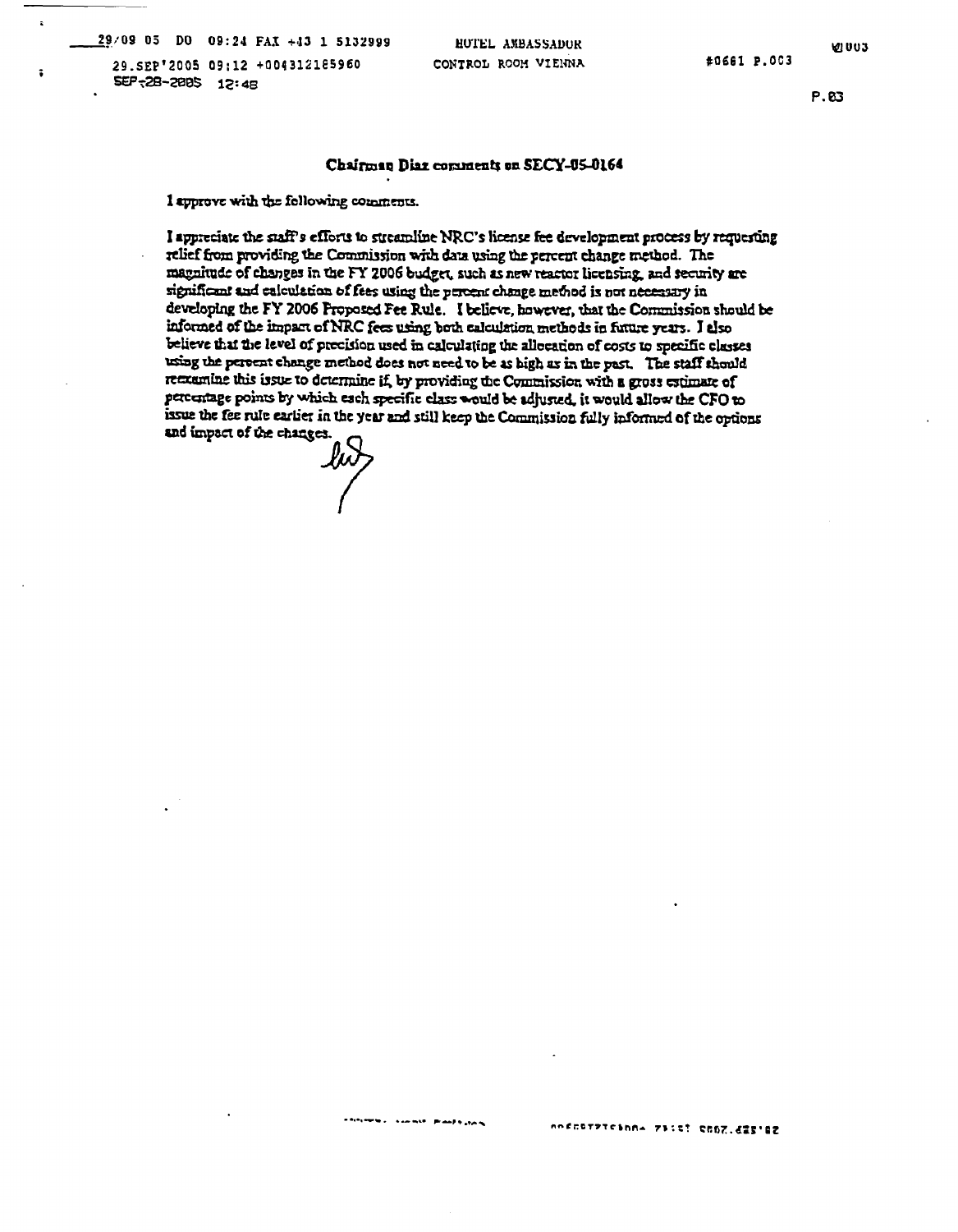# **NOTATION VOTE**

# **RESPONSE SHEET**

Annette Vietti-Cook, Secretary TO:

 $\mathcal{L}$ 

 $\ddot{\cdot}$ 

- **COMMISSIONER MERRIFIELD** FROM:
- SECY-05-0164 ANNUAL FEE CALCULATION SUBJECT: **METHOD**

| Approved <u>V</u> Disapproved | Abstain |
|-------------------------------|---------|
| Not Participating             |         |
| <b>COMMENTS:</b>              |         |
|                               |         |

Ns cerant.

|                             | SIGNATURE<br>$9/2$ / $45$ |
|-----------------------------|---------------------------|
|                             | <b>DATE</b>               |
| Entered on "STARS" Yes _ No |                           |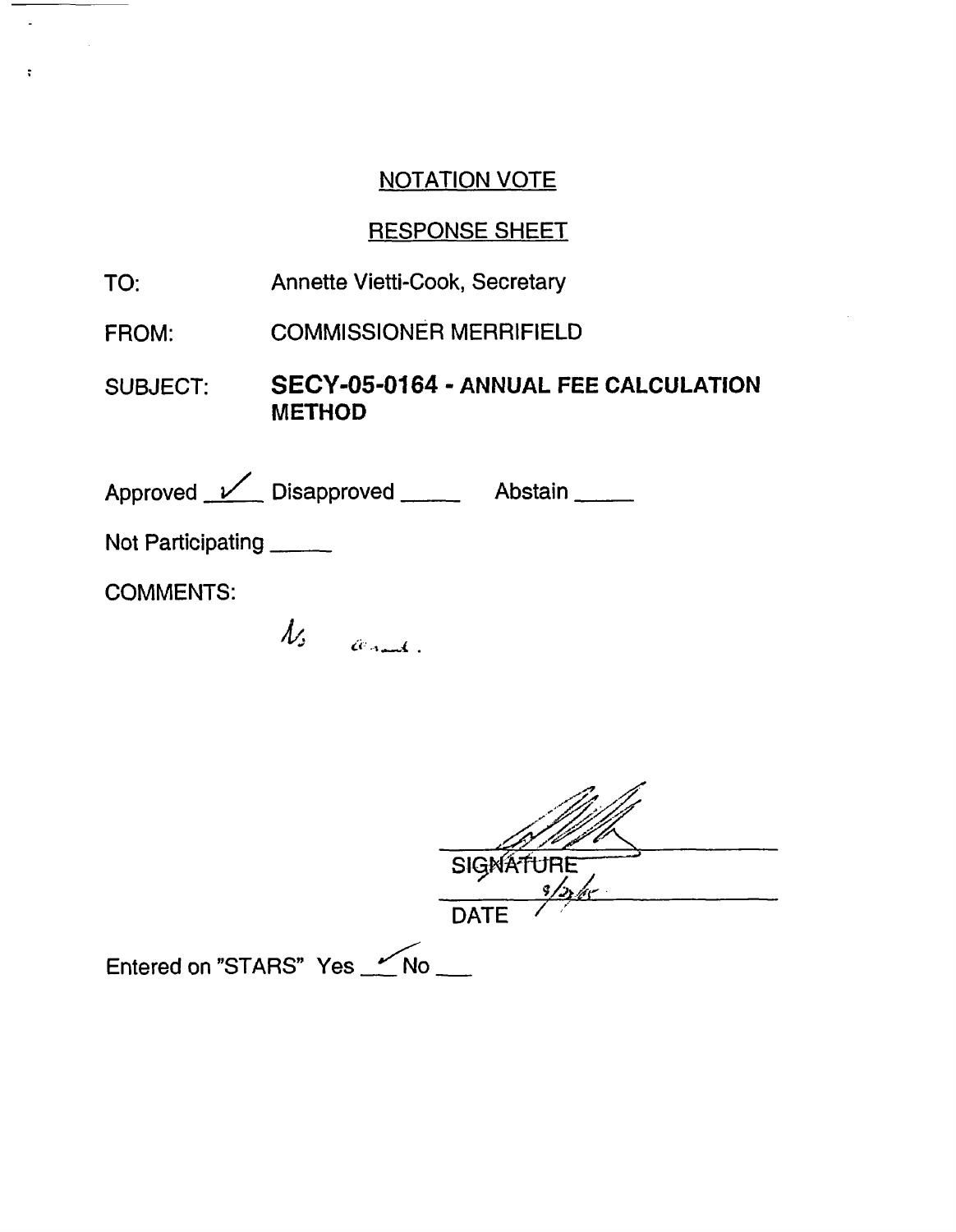# NOTATION VOTE

# RESPONSE SHEET

- TO: Annette Vietti-Cook, Secretary
- FROM: COMMISSIONER JACZKO
- SUBJECT: **SECY-05-0164 - ANNUAL FEE CALCULATION METHOD**

Approved x Disapproved Abstain

Not Participating \_\_\_\_\_

COMMENTS: See attached comments.

SIGNATURE

Entered on "STARS" Yes  $\leq$  No  $\equiv$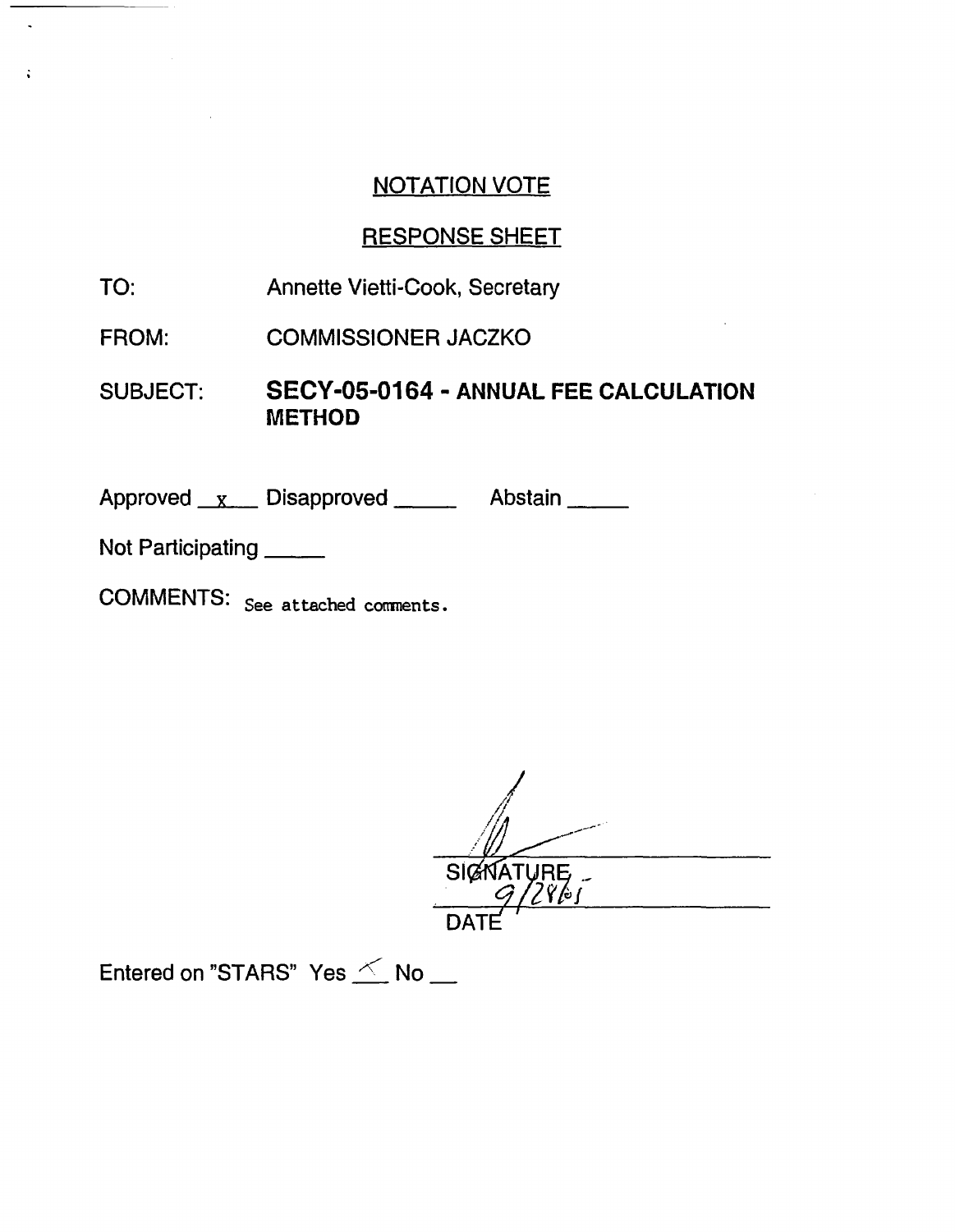### **Commissioner Jaczko's Comments on SECY-05-0164 Annual Fee Calculation Method**

 $\ddot{\phantom{a}}$ 

 $\ddot{\mathbf{c}}$ 

 $\ddot{\phantom{a}}$ 

I approve the staff's recommendation to eliminate the requirement that OCFO calculate annual fees two ways each year. Additionally, I believe this paper and the associated voting record should be made publicly available.

 $128$ p( regory B. Jaczko Date